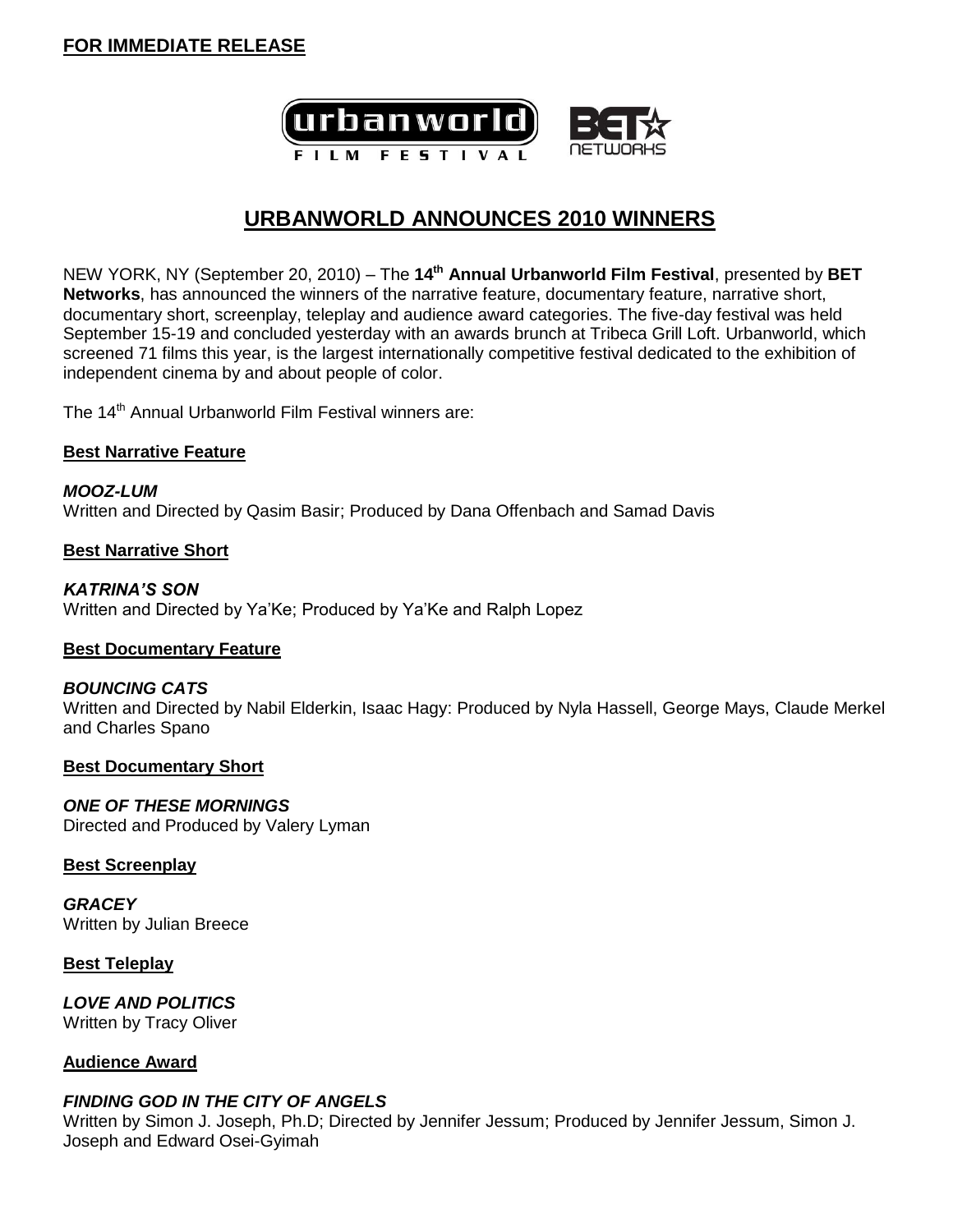# **Audience Award Honorable Mention**

# *I WILL FOLLOW*

Written, Directed and Produced by Ava DuVernay

The 14<sup>th</sup> Annual Urbanworld Film Festival Jurors are:

## **Narrative Features Jury**

- David Laub Acquisitions Executive, Oscilloscope Laboratories
- Dori Begley V.P. of Acquisitions, Magnolia Pictures
- Thomas Carter Writer/Director/Producer

### **Documentary Features and Shorts Jury**

- Greg Rhem Director of Documentary Programming, HBO
- Keith Clinkscales SVP, Content Development and Enterprises, ESPN
- Valerie Watts Meraz VP, Content Acquisitions, Showtime Networks

### **Narrative Shorts Jury**

- Frida Torresblanco Producer
- Malcolm D. Lee Writer/Director
- Meena Payne Head of Development, Rainforest Films

### **Screenplay Jury**

- Franklin Leonard Director of Development, Universal Pictures
- Reggie Rock Bythewood Writer/Director
- Tamara Gregory Senior Director, Original Programming, BET Networks

# **Teleplay Jury**

- Kim Watson Writer/Director
- Pearlena Igbokwe SVP, Original Programming, Showtime Networks
- Raynelle Swilling Writer/Producer
- Rose Catherine Pinkney Head of Television, Cinema Gypsy Productions
- Warren Hutcherson Writer

For more information on the Urbanworld Film Festival, visit [www.urbanworld.org.](http://www.urbanworld.org/)

## **About Urbanworld**

The Urbanworld® Film Festival is the largest internationally competitive festival of its kind. The five-day festival includes features, documentaries, short films, as well as panel discussions, live staged screenplay readings, the celebrated Actor's Spotlight, Actor's Boot Camps, and introducing Urbanworld® Digital, a 1-day Conference during the festival focused on Digital and Social media. Over the last thirteen years, Hollywood studios have consistently chosen Urbanworld® to premiere box office and award-winning hits. Urbanworld® has also become home to some of today's top brands who wish to reach key influencers and social media leaders across the African American and Latino landscape. The Urbanworld® Film Festival is an initiative of the Urbanworld® Foundation Inc., a nonprofit organization founded in 1997 by Stacy Spikes dedicated to redefining the multicultural roles in contemporary cinema, television and online by implementing programs and initiatives that support the development of the urban content creation community. Gabrielle Glore serves as Executive Producer of the Urbanworld Film Festival, as well as ancillary Urbanworld Foundation endeavors. For this year's 2010 festival, BET Networks returns as the Presenting Sponsor. HBO continues support as the Founding Sponsor. Principal Sponsors include My Black Is Beautiful, Lens On Talent, and Ford. Media Sponsors include Essence, Vibe, Uptown, BlackPlanet.com, TheUrbanDaily, KISS FM, HOT 97, and Jigsaw Global.